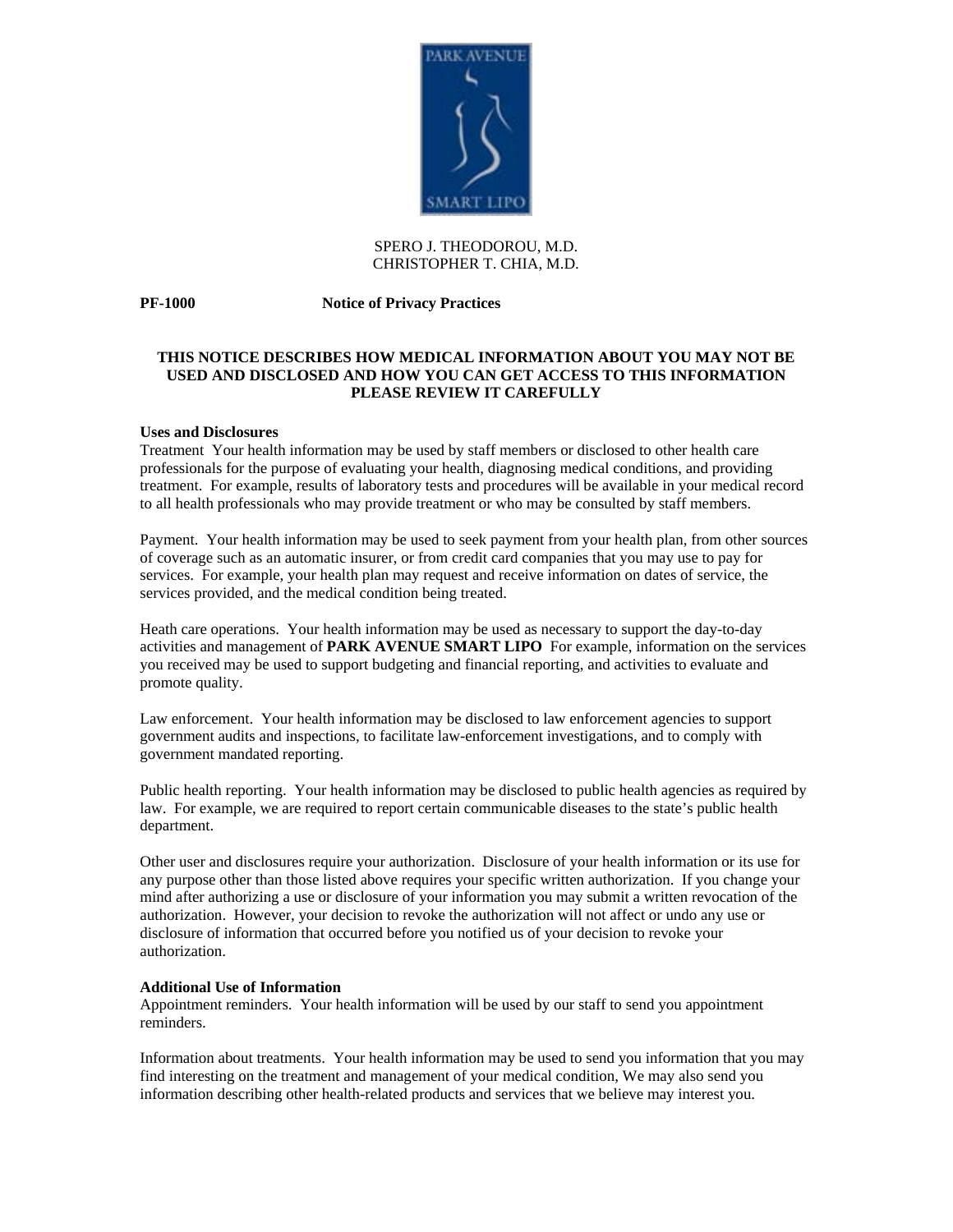Fund raising. Unless you request us not to, we will use your name and address to support our fund-raising efforts. If you do not want to participate in fund-raising efforts, please check off the following box. [] Please do not use my information for fund raising purposes.

## **Individual Rights**

You have certain rights under the federal privacy standards. These include:

The right to request restrictions on the use and disclosure of your protected health information The right to receive confidential communications concerning your medical condition or treatment

The right to inspect and copy your protected health information

The right to amend or submit corrections to your protected health information

The right to receive an accounting of how and to whom your protected health info. Has been disclosed The right to receive a printed copy of this notice

#### **Duties of PARK AVENUE SMART LIPO**

We are required by law to maintain the privacy of your protected health information and to provide you with this notice of privacy practices.

We are also required to abide by the privacy policies and practices that are outlined in this notice.

#### **Rights to Revise Privacy Practices**

A permitted by law, we reserve the right to amend or modify our privacy policies and practices. These changes in our policies may be required by changes in federal and state laws and regulations. Upon request, we will provide you with the most recently revised notice on any office visit. The revised polices and practices will be applied to all protected information we maintain.

#### **Requests to Inspect Protected Health Information**

You may generally inspect or copy the protected health information that we maintain. As permitted by federal regulation, we require that requests to inspect or copy protected health information be submitted in writing. You may obtain a form to request access to your records by contacting **PARK AVENUE SMART LIPO**. Your request will be reviewed and will generally be approved unless there are legal or medical reasons to deny the request.

#### **Complaints**

If you would like to submit a comment or complaint about our privacy practices, you can do so by sending a letter outlining your concerns to:

If you believe that your privacy rights have been violated, you should call the matter to our attention by sending a letter describing the cause of your concern to the same address.

#### **PF=2000 Acknowledgement of Receipt of Notice of Privacy Practices**

**PARK AVENUE SMART LIPO** reserves the rights to modify the privacy practices outlined in this notice.

I have received a copy of the Notice of Privacy Practices for **PARK AVENUE SMART LIPO** 

Name of Patient (Print or type)

Signature of Patient

Date

Signature of Patient Representative (If patient is a minor or adult unable to sing this form)

\_\_\_\_\_\_\_\_\_\_\_\_\_\_\_\_\_\_\_\_\_\_\_\_\_\_\_\_\_\_\_\_\_\_\_\_\_\_\_\_\_\_\_\_\_\_\_

\_\_\_\_\_\_\_\_\_\_\_\_\_\_\_\_\_\_\_\_\_\_\_\_\_\_\_\_\_\_\_\_\_\_\_\_\_\_\_\_\_\_\_\_\_\_\_

\_\_\_\_\_\_\_\_\_\_\_\_\_\_\_\_\_\_\_\_\_\_\_\_\_\_\_\_\_\_\_\_\_\_\_\_\_\_\_\_\_\_\_\_\_\_\_

\_\_\_\_\_\_\_\_\_\_\_\_\_\_\_\_\_\_\_\_\_\_\_\_\_\_\_\_\_\_\_\_\_\_\_\_\_\_\_\_\_\_\_\_\_\_\_

\_\_\_\_\_\_\_\_\_\_\_\_\_\_\_\_\_\_\_\_\_\_\_\_\_\_\_\_\_\_\_\_\_\_\_\_\_\_\_\_\_\_\_\_\_\_\_

Relationship of Patient Representative to Patient (If applicable)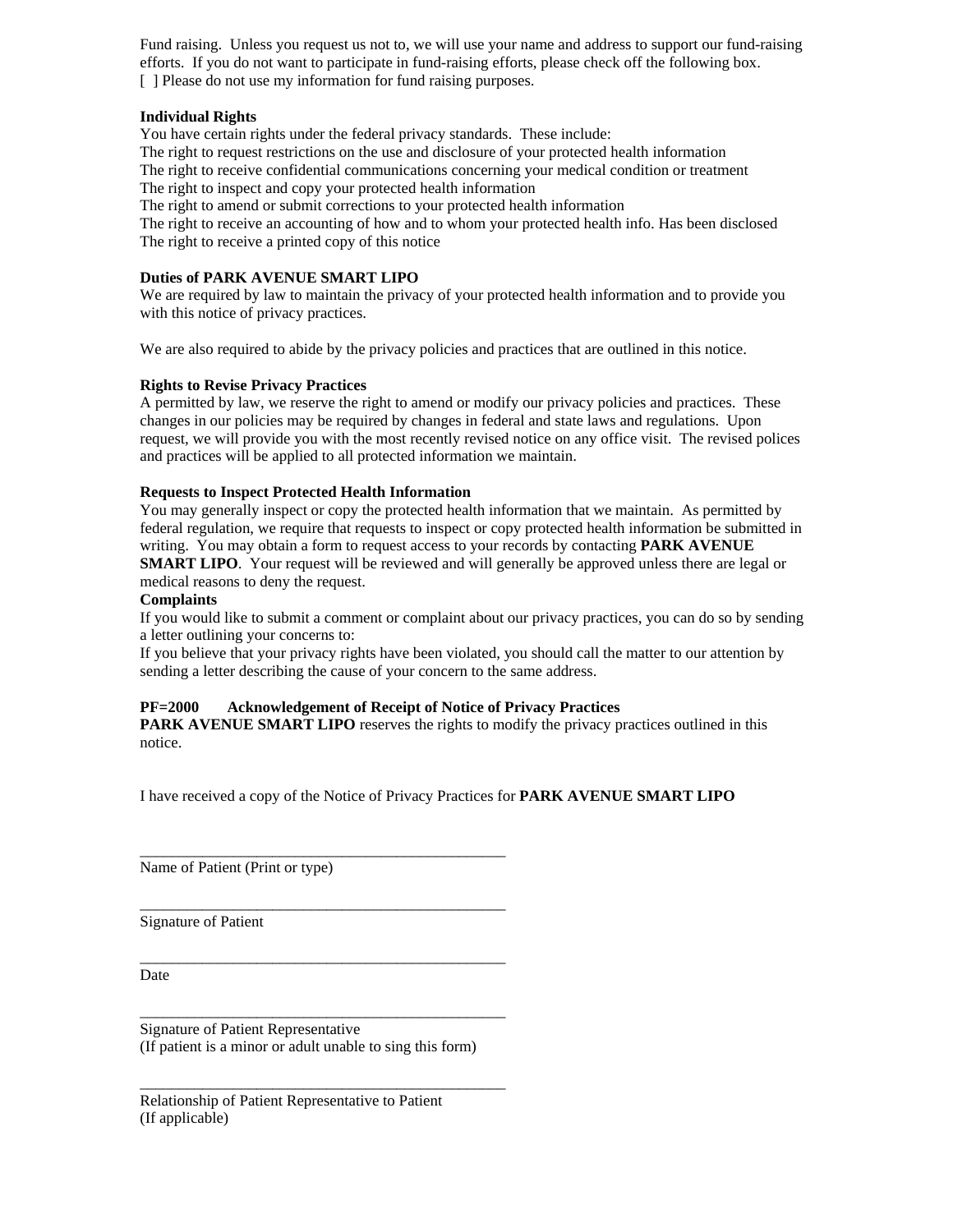

I hereby request, authorize and give my consent to **Dr. SperoJ. Theodorou/Dr. Christopher T. Chia**and associates, to perform surgery and whatever operations, treatments or technical procedures which may be deemed necessary or advisable in the diagnosis or treatment of my case. I also give my permission to have medications administered deemed necessary or advisable.

This particular operation, which I, \_\_\_\_\_\_\_\_\_\_\_\_\_\_\_\_\_\_\_\_\_\_\_\_am about to undergo has been explained tome in detail and I understand in general what is to be done, that there are risks, and that **Dr. SperoJ. Theodorou/Dr. Christopher T. Chia**has not made any guarantee whatsoever.

Patient name: \_\_\_\_\_\_\_\_\_\_\_\_\_\_\_\_\_\_\_\_\_\_\_\_\_\_\_\_\_\_

\_\_\_\_\_\_\_\_\_\_\_\_\_\_\_\_\_\_\_\_\_\_\_\_\_\_\_\_\_\_\_\_\_\_ \_\_\_\_\_\_\_\_\_\_\_\_\_\_\_

Patient Signature Date

\_\_\_\_\_\_\_\_\_\_\_\_\_\_\_\_\_\_\_\_\_\_\_\_\_\_\_\_\_\_\_\_\_\_ \_\_\_\_\_\_\_\_\_\_\_\_\_\_\_ Physician Date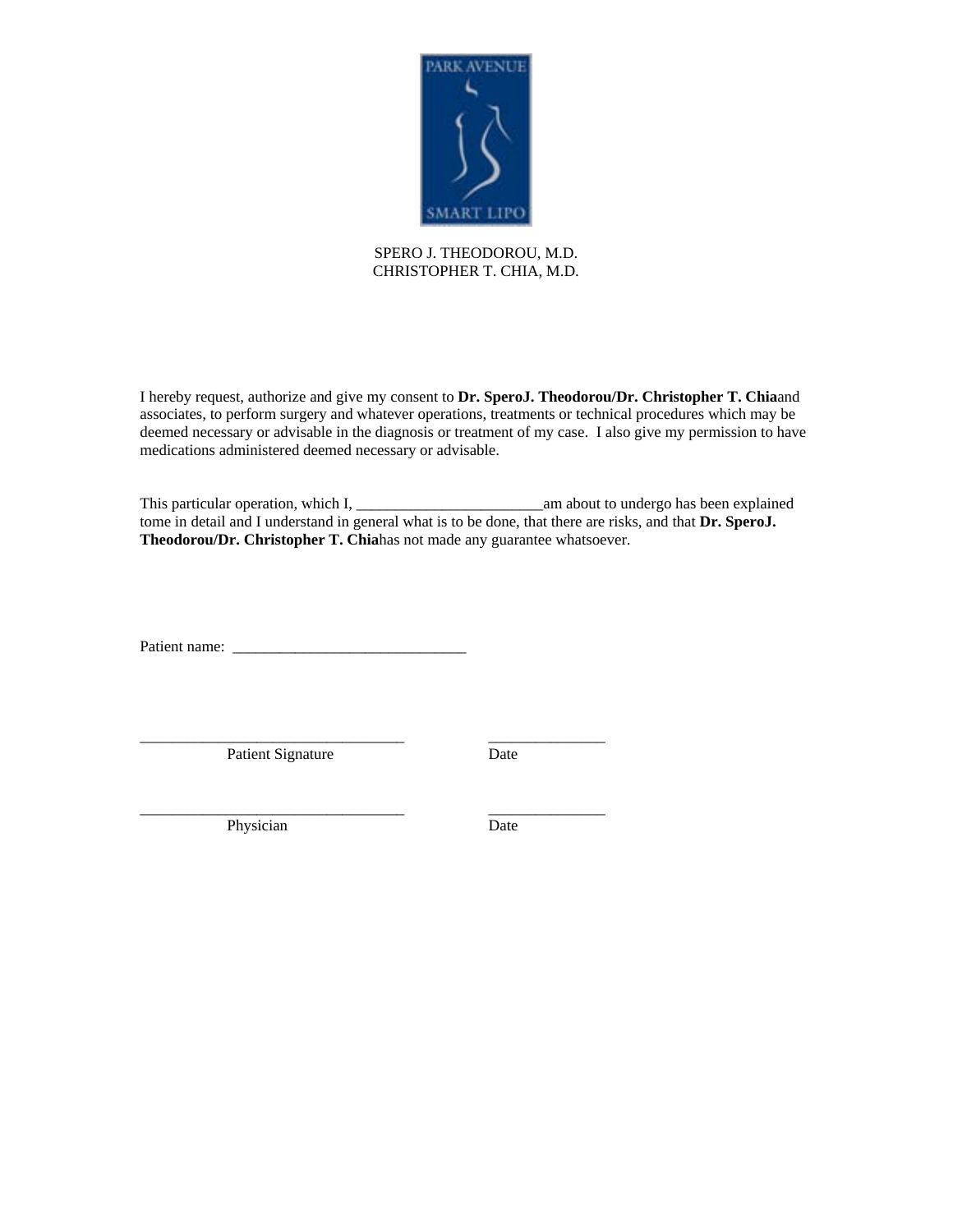

**Patient Name: \_\_\_\_\_\_\_\_\_\_\_\_\_\_\_\_\_\_\_\_\_\_\_\_\_\_\_\_\_\_\_\_\_\_ Date: \_\_\_\_\_\_\_\_\_\_\_\_\_\_** 

I have discussed with my physician, **Dr. Theodorou/ Dr. Chia**, the nature and purpose of a medical

procedure, which is to be performed on: \_\_\_\_\_\_\_\_\_\_\_\_\_\_\_\_\_\_\_\_\_\_\_\_\_\_\_\_\_\_\_\_\_\_\_\_\_\_\_\_\_\_\_\_\_\_\_\_\_\_\_

Name of patient

This procedure that has been discussed is:  $\mathcal{L}_\text{max} = \frac{1}{2} \sum_{i=1}^{n} \frac{1}{2} \sum_{i=1}^{n} \frac{1}{2} \sum_{i=1}^{n} \frac{1}{2} \sum_{i=1}^{n} \frac{1}{2} \sum_{i=1}^{n} \frac{1}{2} \sum_{i=1}^{n} \frac{1}{2} \sum_{i=1}^{n} \frac{1}{2} \sum_{i=1}^{n} \frac{1}{2} \sum_{i=1}^{n} \frac{1}{2} \sum_{i=1}^{n} \frac{1}{2} \sum_{i=1}^{n} \frac{1}{2} \sum_{i=1}^{n} \frac{1$ 

\_\_\_\_\_\_\_\_\_\_\_\_\_\_\_\_\_\_\_\_\_\_\_\_\_\_\_\_\_\_\_\_\_\_\_\_\_\_\_\_\_\_\_\_\_\_\_\_\_\_\_\_\_\_\_\_\_\_

The doctor has fully explained to me the nature and purpose of this operation and has described that part of my body, which will undergo this operation.

I have received pre and post operative (before and after) instructions in both written and verbal forms.

I was given a chance to ask questions which had all been answered to my satisfaction and understanding.

My physician has fully explained the risks involved as well as the possible complications from the procedure.

I am aware that no guarantee or assurance as to the results of the operation together with any preoperative or postoperative treatment upon myself.

I authorize the operating surgeon to perform any procedures which he ay deem necessary to improve the condition for which I am being treated as well as for the anesthesiologist and/or operating surgeon as well as the use of such anesthetics deemed advisable.

I authorize my doctor, and/or assistants to take medical photographs to aid the preoperative analysis of my condition as well as for educational purposes.

I also consent to observers in the operating room as determined by the operating surgeon.

I authorize my doctor to disclose complete information concerning his medical findings and treatment for myself from the initial consultation to the date of the conclusion of my treatment to those individuals who, in my doctor's determination, are required to receive such information for the purpose of medical treatment, medical quality assurance and peer review.

Patient Patient Niness

\_\_\_\_\_\_\_\_\_\_\_\_\_\_\_\_\_\_\_\_\_\_\_\_\_\_\_\_\_\_\_\_\_\_\_\_\_\_\_\_\_\_\_\_ \_\_\_\_\_\_\_\_\_\_\_\_\_\_\_\_\_\_\_\_\_\_\_\_\_\_

Guardian if patient is a minor or adult unable to sign consent Relationship

\_\_\_\_\_\_\_\_\_\_\_\_\_\_\_\_\_\_\_\_\_\_\_\_\_\_\_\_\_\_\_\_\_\_\_\_\_\_\_\_\_\_\_\_\_\_\_\_\_\_\_\_\_\_\_ \_\_\_\_\_\_\_\_\_\_\_\_\_\_\_\_\_\_\_\_\_\_\_\_\_\_\_\_\_\_\_\_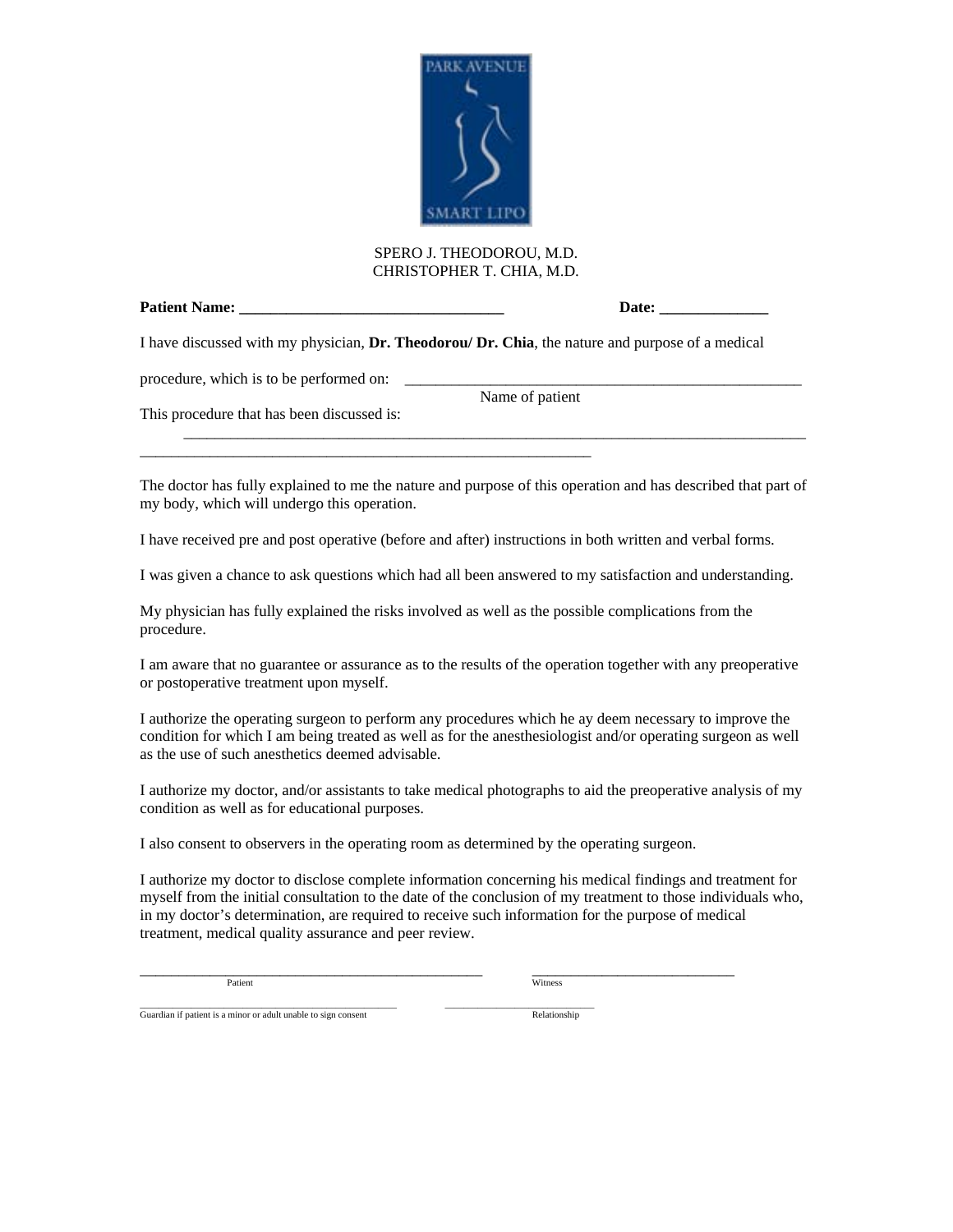

PATIENT:

DATE:

**I understand that I will require an adult escort to accompany me home Following the operation as a matter of patient safety because I will have received medication during the procedure.** 

Signature

\_\_\_\_\_\_\_\_\_\_\_\_\_\_\_\_\_\_\_\_\_\_\_\_\_\_\_\_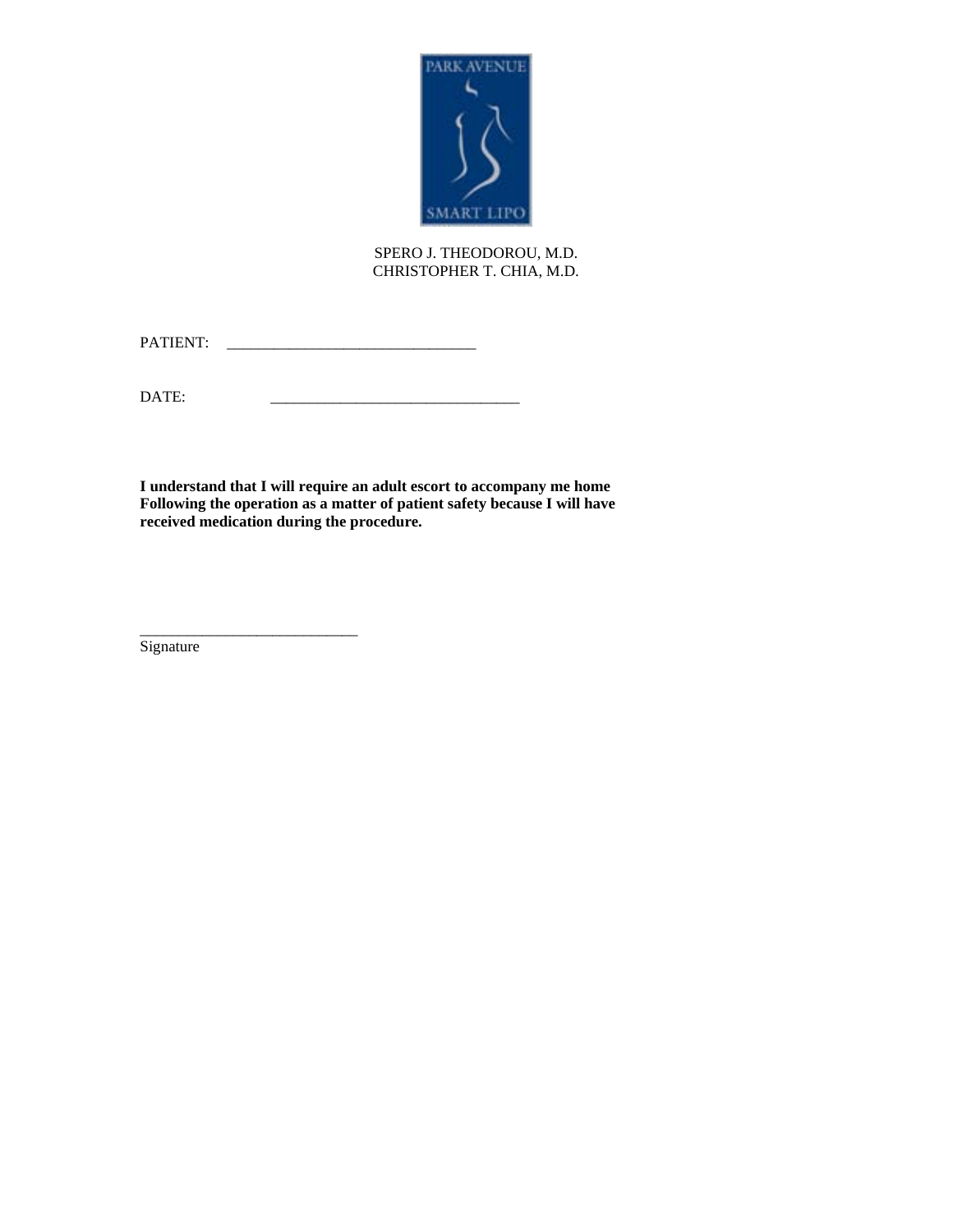

# **Liposuction Surgery Operative Consent Form**

**PATIENT**: \_\_\_\_\_\_\_\_\_\_\_\_\_\_\_\_\_\_\_\_\_\_\_\_\_\_\_\_\_\_\_\_\_\_\_\_\_\_\_\_

**PROCEDURE: SmartLipo and suction assisted lipectomy of:** 

**\_\_\_\_\_\_\_\_\_\_\_\_\_\_\_\_\_\_\_\_\_\_\_\_\_\_\_\_\_\_\_\_\_\_\_\_\_\_\_\_\_\_\_\_\_\_\_\_\_\_\_\_\_\_\_\_** 

**I have had the opportunity to ask questions about the procedure, its limitations and possible complications. By placing my initials next to the following items, I express that I clearly understand and accept the following myself or through my legal guardian.** 

- \_\_\_\_\_\_ 1. The goal of liposuction surgery, as in any other cosmetic procedure, is improvement of appearance. It does not guarantee the reduction of any measurements, including the neck, waist and all other areas.
- 2. The final results will not be apparent for 3-6 months post-operatively. There is no guarantee that the expected or anticipated results will be achieved.
- \_\_\_\_\_\_ 3. In order to achieve the best possible results a "touch-up" procedure may occasionally be required.
- \_\_\_\_\_\_ 4. Areas of "cottage cheese" texture (cellulite) will have little change after liposuction surgery.
- \_\_\_\_\_\_ 5. Liposuction surgery is a body contouring procedure and is not performed for purposes of weight reduction.
- \_\_\_\_\_\_ 6. Strict adherence to the post-operative regimen is necessary in order to achieve the best possible results.

## **Although complications following liposuction are very infrequent, by placing my initials next to the following, I understand that they may occur.**